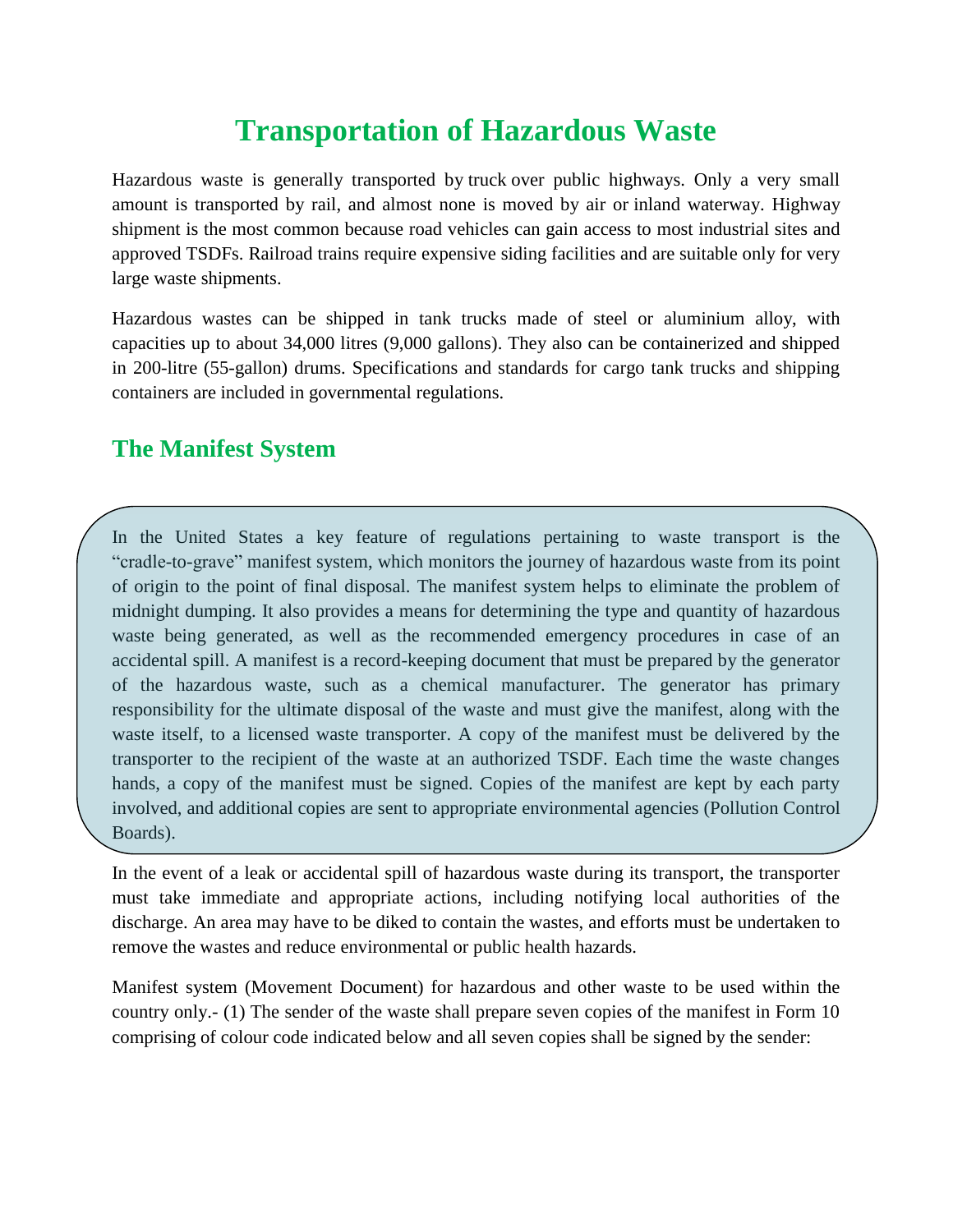| <b>Copy number with</b> | <b>Purpose</b>                                                      |  |  |  |  |  |  |
|-------------------------|---------------------------------------------------------------------|--|--|--|--|--|--|
| colour code             |                                                                     |  |  |  |  |  |  |
| (1)                     | (2)                                                                 |  |  |  |  |  |  |
| Copy 1 (White)          | To be forwarded by the sender to the State Pollution Control        |  |  |  |  |  |  |
|                         | Board after signing all the seven copies.                           |  |  |  |  |  |  |
| Copy 2 (Yellow)         | To be retained by the sender after taking signature on it from the  |  |  |  |  |  |  |
|                         | transporter and the rest of the five signed copies to be carried by |  |  |  |  |  |  |
|                         | the transporter.                                                    |  |  |  |  |  |  |
| Copy 3 (Pink)           | To be retained by the receiver (actual user or treatment storage    |  |  |  |  |  |  |
|                         | and disposal facility operator) after receiving the waste and the   |  |  |  |  |  |  |
|                         | remaining four copies are to be duly signed by the receiver.        |  |  |  |  |  |  |
| Copy 4 (Orange)         | To be handed over to the transporter by the receiver after          |  |  |  |  |  |  |
|                         | accepting waste.                                                    |  |  |  |  |  |  |
| Copy 5 (Green)          | To be sent by the receiver to the State Pollution Control Board.    |  |  |  |  |  |  |
| Copy 6 (Blue)           | To be sent by the receiver to the sender.                           |  |  |  |  |  |  |
| Copy 7 (Grey)           | To be sent by the receiver to the State Pollution Control Board     |  |  |  |  |  |  |
|                         | of the sender in case the sender is in another State.               |  |  |  |  |  |  |

Each consignment of Hazardous waste is associated with TREM card which provides the information of waste and its characteristics as shown in following table as form 9 in hazardous waste rules 2016.

| FORM 9<br>[See rule 18 (2)]<br><b>TRANSPORT EMERGENCY (TREM) CARD</b><br>[To be carried by the transporter during transportation of hazardous and other wastes, provided<br>by the sender of waste]<br>Characteristics of hazardous and other wastes:<br>1. |                                                        |                                                                                                                                                                                                  |                      |      |                                |                                 |                            |                                     |  |  |  |
|-------------------------------------------------------------------------------------------------------------------------------------------------------------------------------------------------------------------------------------------------------------|--------------------------------------------------------|--------------------------------------------------------------------------------------------------------------------------------------------------------------------------------------------------|----------------------|------|--------------------------------|---------------------------------|----------------------------|-------------------------------------|--|--|--|
|                                                                                                                                                                                                                                                             |                                                        | <b>S. No.</b>                                                                                                                                                                                    | <b>Type</b><br>waste | of l | <b>Physical</b><br>properties/ | <b>Chemical</b><br>constituents | <b>Exposure</b><br>hazards | <b>First</b><br>Aid<br>requirements |  |  |  |
|                                                                                                                                                                                                                                                             | 2.<br>3.<br>4.                                         | Procedure to be followed in case of fire<br>Procedure to be followed in case of spillage/accident/explosion<br>For expert services, please contact<br>(i) Name and Address<br>(ii) Telephone No. |                      |      |                                |                                 |                            |                                     |  |  |  |
|                                                                                                                                                                                                                                                             | (Name, contact number and signature of sender)<br>Date |                                                                                                                                                                                                  |                      |      |                                |                                 |                            |                                     |  |  |  |
|                                                                                                                                                                                                                                                             |                                                        | Place                                                                                                                                                                                            |                      |      |                                |                                 |                            |                                     |  |  |  |